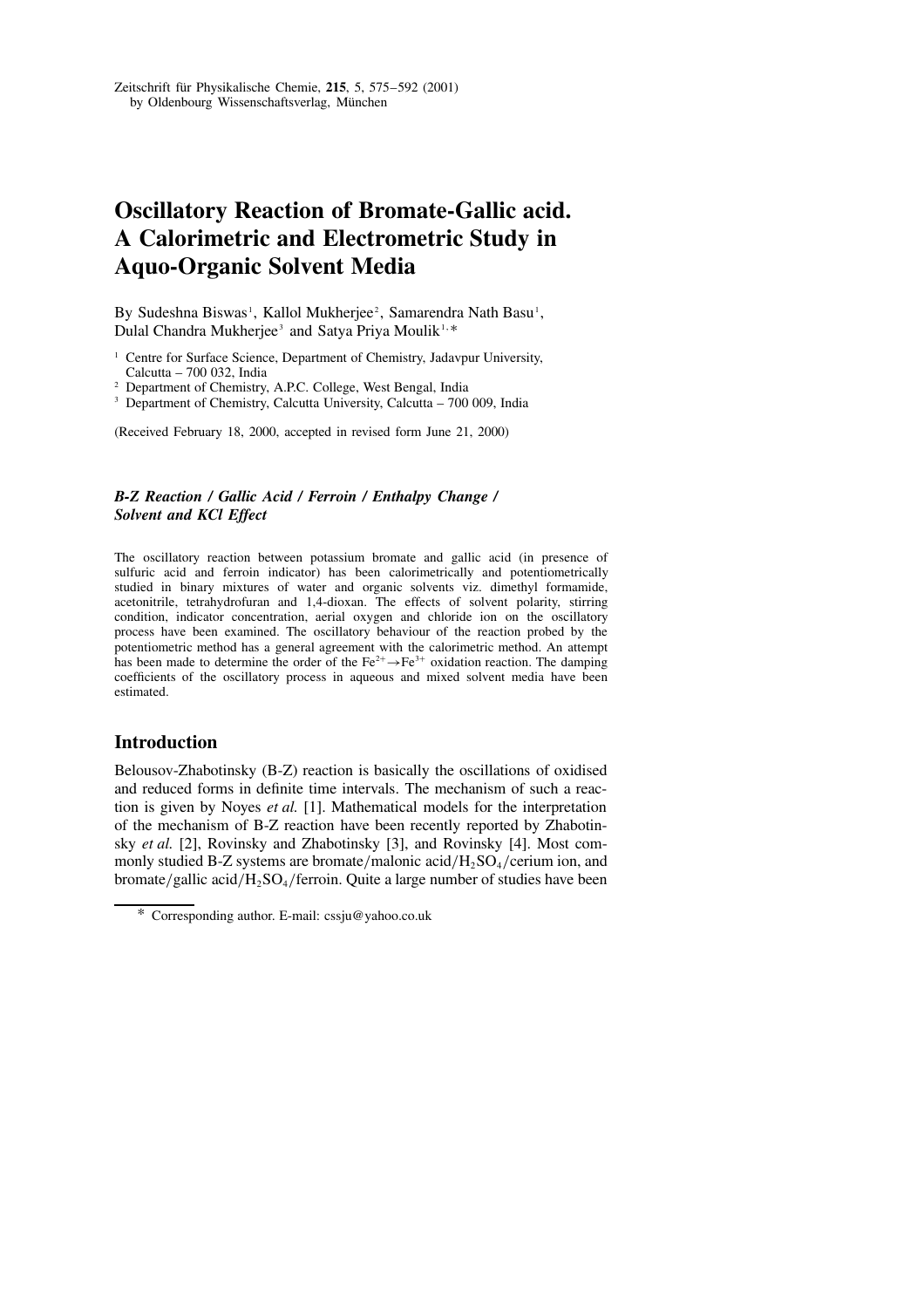made on these reactions using different methods viz. spectrophotometry [5, 6], potentiometry [7], and thermometry  $[7-10]$ . In the recent past, a number of organic and mixed substrates have been used to obtain more informations regarding the mechanism of such reactions [11–18]. In our earlier communication [19], we have reported the temperature oscillation of bromate/gallic acid/sulfuric acid system as a function of bromate concentration with and without ferroin in a calorimeter with elaborate thermodynamic and mechanistic analysis of the results. The B-Z reaction has been also investigated in microheterogeneous media viz. micelles, reverse micelles, liquid crystals, etc. [20, 21].

In the present contribution, we have extended our study on bromate/gallic  $\text{acid}/\text{H}_2\text{SO}_4/\text{ferroin}$  system in mixed solvent media of binary aquo-organic solvents employing dimethyl formamide (DMF), acetonitrile (ACN), 1,4 dioxan (DX) and tetrahydrofuran (THF). The B-Z reactions in mixed solvent media are only scantily studied [12, 22–24]. Chemical reactions are known to be greatly affected by the solvent type, and B-Z reactions are also expected to be affected by the solvent environment. Thermometric investigations of the B-Z reaction is also not very common [7–10, 25]; it remains practically unexplored in mixed solvent media. The present study is, therefore, unique in describing the thermo-chemical behaviours of the (bromate/gallic  $\text{acid}/\text{H}_2\text{SO}_4$ ) oscillatory B-Z reaction in mixed aquo-organic environments. Along with thermometric measurements, potentiometric probing of the process has been also performed for a general understanding of the reacting system. An attempt has been made to quantify the results in the light of thermodynamics and kinetics.

# **Experimental**

Potassium bromate, sulfuric acid and gallic acid used were of E. Merck, Germany. Ferroin indicator was prepared in the usual way. The solvents dimethyl formamide (DMF), acetonitrile (ACN) and dioxan (DX) were A.R. grade products of S.D. Chemical, India. Tetrahydrofuran (THF) was obtained from E. Merck, Germany. The purity of the solvents were checked by determining their specific gravity and refractive index and comparing them with the literature values. Potassium chloride and ammonium nitrate were of A.R. grade from Glaxo, India. Doubly distilled conductivity water was used in all preparations.

# **Calorimetry**

The reaction was studied in a TRONAC 458 (U.S.A.) isoperibol titration calorimeter. The procedure of measurement was described in our earlier communication [19].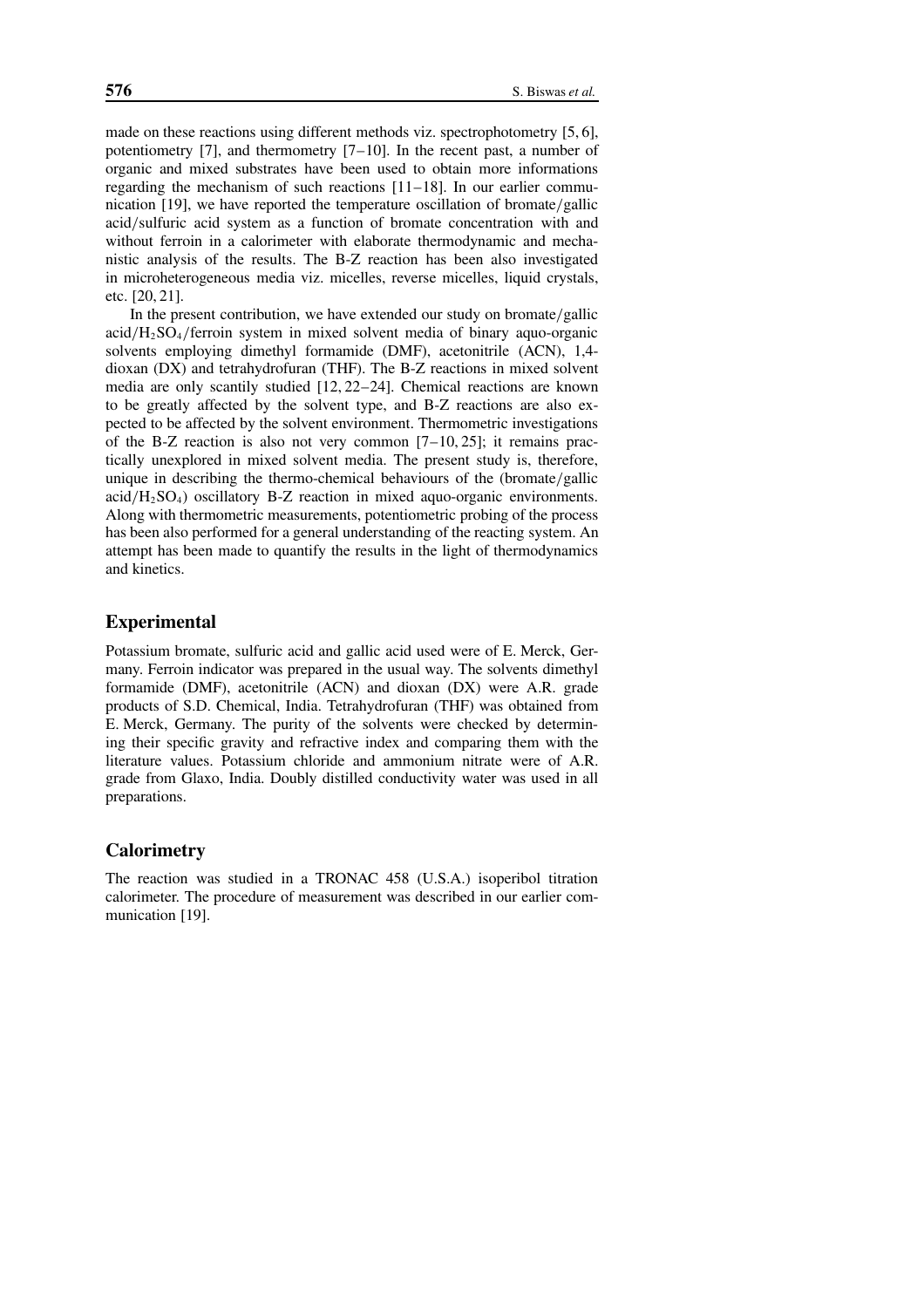#### **Potentiometry**

The oscillations of the potential during the reaction were measured by constructing a cell with a platinum wire as one electrode coupled with a reference saturated calomel electrode through a salt-bridge  $(NH_4NO_3 - Agar -agar)$ and recording the oscillation of the cell e.m.f on a strip chart Recorder of SEKONIC, SS – 100F, Japan.

## **Results and discussion**

#### **Demonstrations of oscillation**

The thermal and electrochemical oscillations of the studied bromate/gallic acid B-Z reaction system in aqueous and aquo-organic solvent media are presented in Fig. 1. In the calorimetric event, an initial prominent oscillation followed by successive smaller oscillations with increasing time intervals (Fig. 1a) were observed. The voltage oscillations also started with a large spike which successively got reduced in height with increasing intervals in between (Fig. 1b). The demonstrated oscillations are comparable with the existing reports in literature [12, 19].

The addition of bromate in gallic acid/ $H_2SO_4$  medium resulted production of a large quantity of exothermic initial heat  $(I_h)$ , continued for a definite period of time, irrespective of the composition of the mixed media (Table 1 and 2). The oscillation started after the addition of bromate was complete [19], the oscillatory events were systematic. A short-term large exothermic heat evolution followed by oscillations with increasing time-period and finally ending in no oscillation state were observed. Comprehensive results of the studied system in different solvent media are presented in Table 1. The features are discussed in what follows. The results in the Fig. 1a and b reveal lower number of oscillation (*n*) by thermal method than electrochemical method. The state of agitation, unequal contact with air, etc. (subsequently discussed) are considered to be vital factors guiding the oscillatory process. Rationalization of the results of unequal number of oscillations in the thermal and electrochemical methods needs a separate and intimate study which we have not done at present.

#### **Number of oscillations (***n***)**

The number of oscillation has been found to depend strikingly on the type of the mixed solvent and its  $v/v$  percent composition. The results of calorimetric measurements are given in Table 1. Oscillations determined by the potentiometric method are given in the parenthesis. It is found that the *n* values by calorimetry is much lower than potentiometry. This results from the much higher stirring condition of the reacting solution in the calorimetric cell. The varied rate of stirring has been found to have a declining effect on *n*.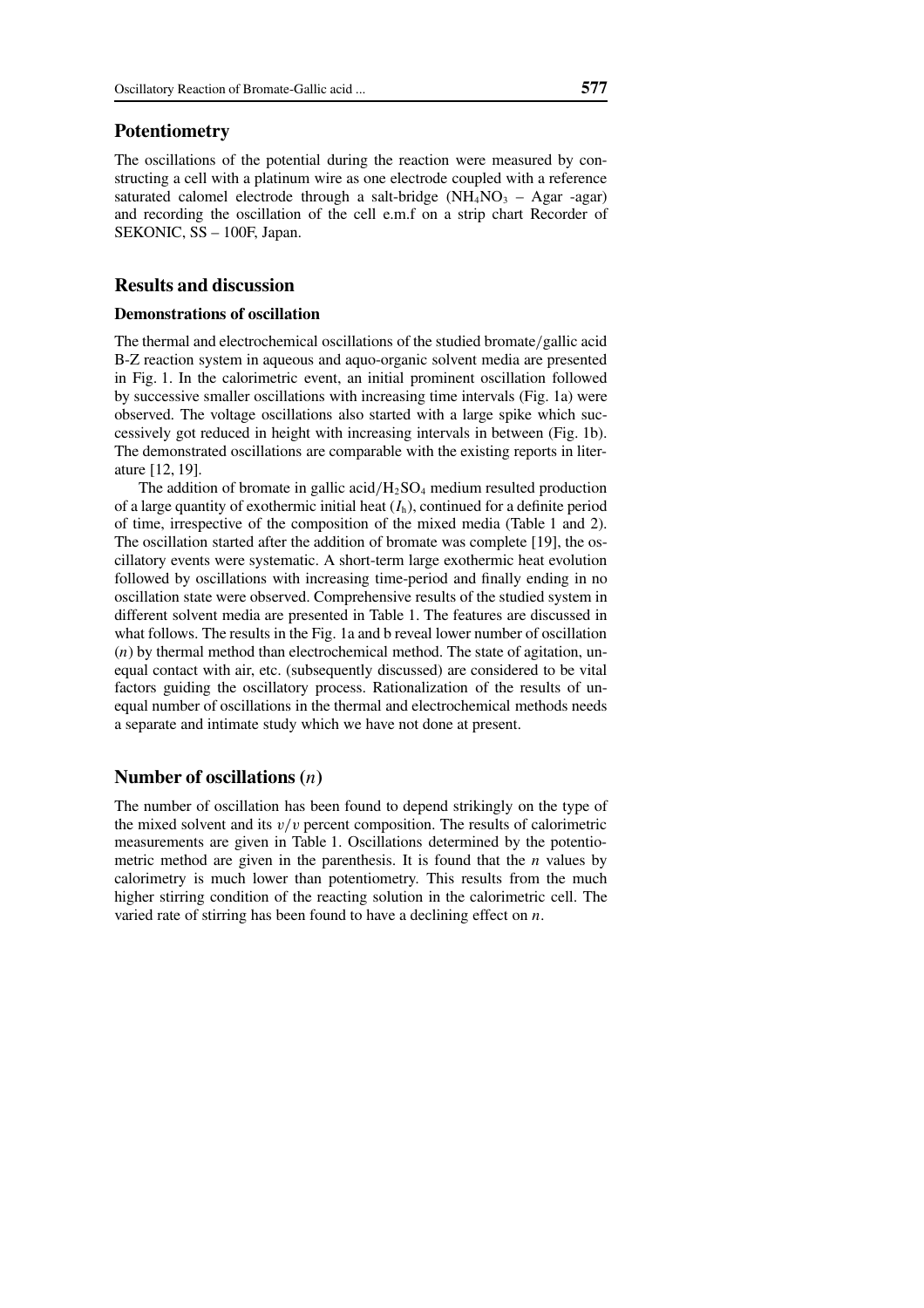

**Fig. 1.** (a) Oscillatory thermograms of the bromate/gallic acid/sulfuric acid B-Z reaction at 303 K. [GA] = 4.4 mmol dm<sup>-3</sup>; [BrO<sub>3</sub><sup>-</sup>] = 0.02 mol dm<sup>-3</sup>; [H<sub>2</sub>SO<sub>4</sub>] = 3.6 equiv dm<sup>-3</sup>;  $[In] = 50 \mu m$ ol dm<sup>-3</sup>. I. Representative initial heat release due to addition of bromate to gallic acid in  $H_2SO_4$  medium: (pure water); II. Oscillatory representation of the same system; III. Same system in  $2\% (v/v)$  DMF; IV. Same system in  $5\% (v/v)$  DX; V. Same in  $10\% (v/v)$  ACN; VI. Same in  $3\% (v/v)$  THF. (b) Voltage oscillation of the bromate/gallic acid/sulfuric acid B-Z reaction at 303 K.  $[\text{Bro}_3^-] = 0.02 \text{ mol dm}^{-3}$ ;  $[GA] = 4.4$  mmol dm<sup>-3</sup>;  $[H_2SO_4] = 3.6$  equiv dm<sup>-3</sup>;  $[H_1] = 50$  µmol dm<sup>-3</sup>. I. In aqueous medium; II. In  $2\% (v/v)$  DMF; III. In  $5\% (v/v)$  DX; IV. In  $10\% (v/v)$  ACN; V. In  $2\% (v/v)$  THF.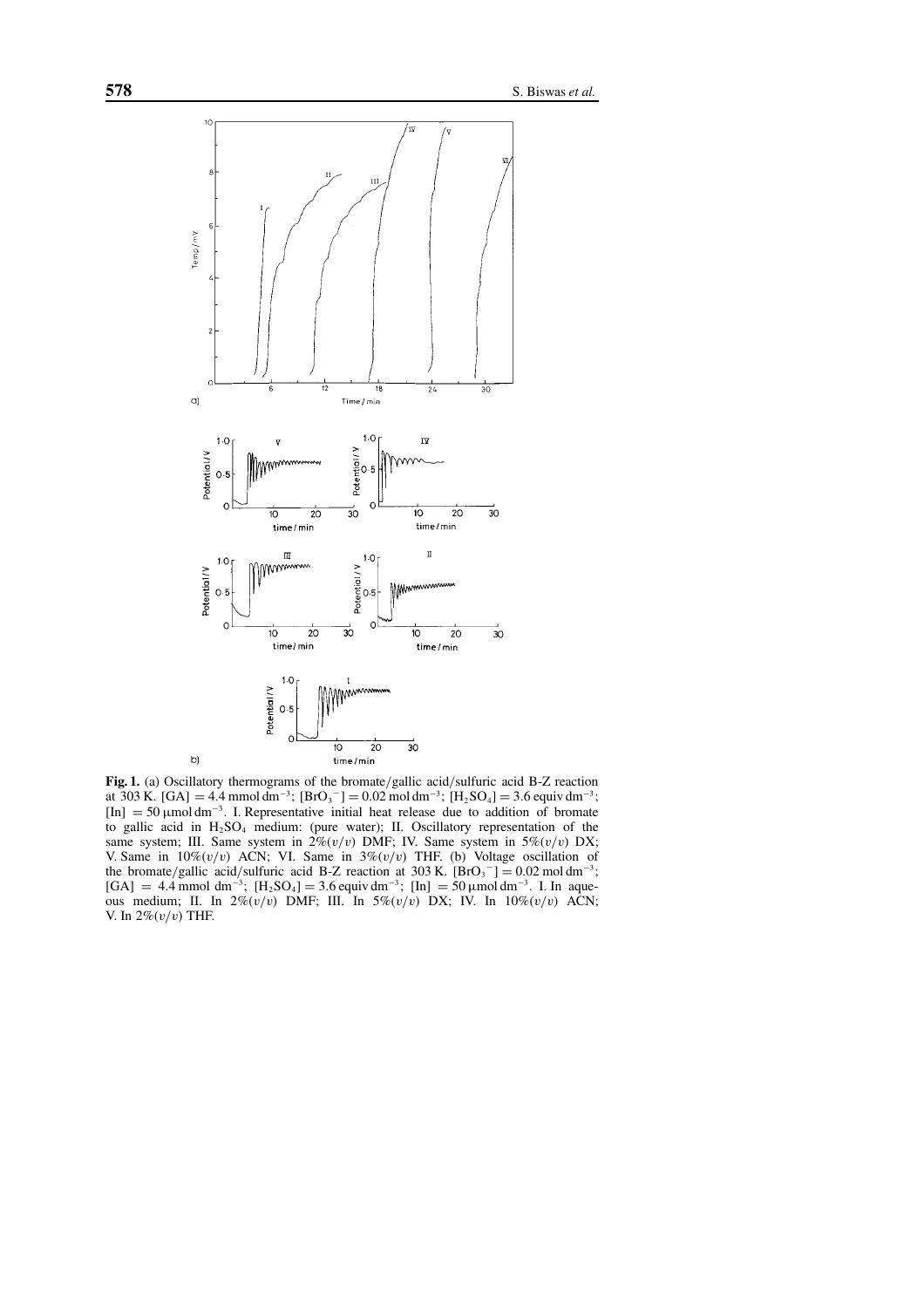| Medium <sup>b</sup> | $\boldsymbol{n}$ | $I_{\rm h}/\rm J$ | Heat released in respective<br>oscillations/J     | $\Delta H_{\rm osc}^{\rm c}/J$ mol <sup>-1</sup> |
|---------------------|------------------|-------------------|---------------------------------------------------|--------------------------------------------------|
| Water               | 5(22)            | 22.4              | 14.1, 4.57, 2.06, 1.28, 0.698                     | 1135                                             |
| $DMF(0.5\%)$        | 5                | 25                | 10.8, 4.2, 2.26, 1.45, 0.6                        | 965                                              |
| DMF(1%)             | 6                | 18.4              | 11.2, 4.0, 2.49, 1.35, 0.73, 0.45                 | 1010                                             |
| $DMF(2\%)$          | 7(23)            | 19.3              | 8.06, 4.12, 1.86, 1.12, 0.67, 0.5, 0.3            | 830                                              |
| $DX(0.5\%)$         | 3                | 19.0              | 14.0, 3.57, 1.87                                  | 972                                              |
| $DX(1\%)$           | 5                | 19.1              | 12.1, 4.2, 1.74, 1.0, 0.76                        | 990                                              |
| $DX(2\%)$           | 6(22)            | 18.3              | 13.9, 3.2, 1.48, 0.75, 0.62, 0.4                  | 1018                                             |
| $DX(3\%)$           | 7                | 23.3              | 13, 3.7, 2.5, 1.37, 0.9, 0.7, 0.33                | 1125                                             |
| $DX(4\%)$           | 5                | 18.3              | 13.3, 2.74, 1.92, 1.2, 0.37                       | 975                                              |
| $DX(5\%)$           | 4(16)            | 16.6              | 13.5, 3.4, 1.66, 0.37                             | 945                                              |
| $DX(10\%)$          | 2                | 14.7              | 7.8, 2.7                                          | 525                                              |
| $ACN(0.5\%)$        | 5                | 18.6              | 14.55, 3.95, 2, 0.87, 0.66                        | 1102                                             |
| ACN(1%)             | $\overline{4}$   | 16.6              | 14, 3.5, 1.66, 0.82                               | 1000                                             |
| $ACN(2\%)$          | 4(14)            | 26.2              | 13.7, 3.78, 2.12, 0.91                            | 1025                                             |
| ACN(3%)             | 4                | 27.8              | 14.96, 6.18, 1.47, 0.62                           | 1160                                             |
| ACN(4%)             | 4                | 19.1              | 15.25, 4.0, 1.58, 1.12                            | 1098                                             |
| ACN(5%)             | 3                | 18.7              | 14.13, 3.74, 1.08                                 | 948                                              |
| ACN(6%)             | 3                | 27.8              | 16.2, 5.0, 1.88                                   | 1154                                             |
| $ACN(10\%)$         | 2(7)             | 22.0              | 20.0, 3.66                                        | 1183                                             |
| ACN(15%)            | 2                | 20.0              | 15.6, 1.35                                        | 848                                              |
| ACN(20%)            | $\mathbf{1}$     | 24.5              | 13.3                                              | 665                                              |
| $THF(0.5\%)$        | 8(25)            | 25.4              | 14.1, 3.6, 2.29, 2.29, 0.79, 0.58,<br>0.554, 0.33 | 1225                                             |
| THF $(1%)$          | 7                | 26.6              | 11.1, 3.49, 1.83, 1.66, 0.83, 0.73, 0.50          | 1007                                             |
| THF $(2\%)$         | 6(22)            | 25.7              | 8.3, 3.65, 2.08, 1.49, 1.08, 0.54                 | 857                                              |
| THF(3%)             | 4                | 25.7              | 5.9, 2.9, 2.0, 1.48                               | 614                                              |
| THF $(4\%)$         | 3                | 27.8              | 0.47, 0.37, 0.2                                   | 52                                               |

Table 1. Calorimetric results of the solvent effect on the bromate/gallic acid oscillatory reaction<sup>a</sup> at 303 K in different aquo-organic solvent media.

<sup>a</sup> [KBrO<sub>3</sub>] = 0.02 mol dm<sup>-3</sup>; [GA] = 4.4 mmol dm<sup>-3</sup>; [In] = 50 µmol dm<sup>-3</sup>; [H<sub>2</sub>SO<sub>4</sub>] = 3.6 eqiuv dm<sup>-3</sup>; <sup>b</sup> Solvent %(v/v); <sup>c</sup> ∆*H*<sub>osc</sub> is expressed per mole of KBrO<sub>3</sub>

It has been observed that in Wa-DMF environment, the number of oscillations has increased from 5 to 7 as the DMF content is increased from 0.5% to 2%. Higher concentration of DMF could not be used due to its interaction with bromate, which gets reduced in basic medium. In Wa-DX medium, the number of oscillations has passed through a maximum at 3% of dioxan. The oscillations have been observed to appear up to 10% of DX in water, thereafter oscillation does not appear. In the Wa-ACN environment, the number of oscillations has been found to decrease with the increasing proportion of ACN upto 20%, where only a single oscillation occurred. In-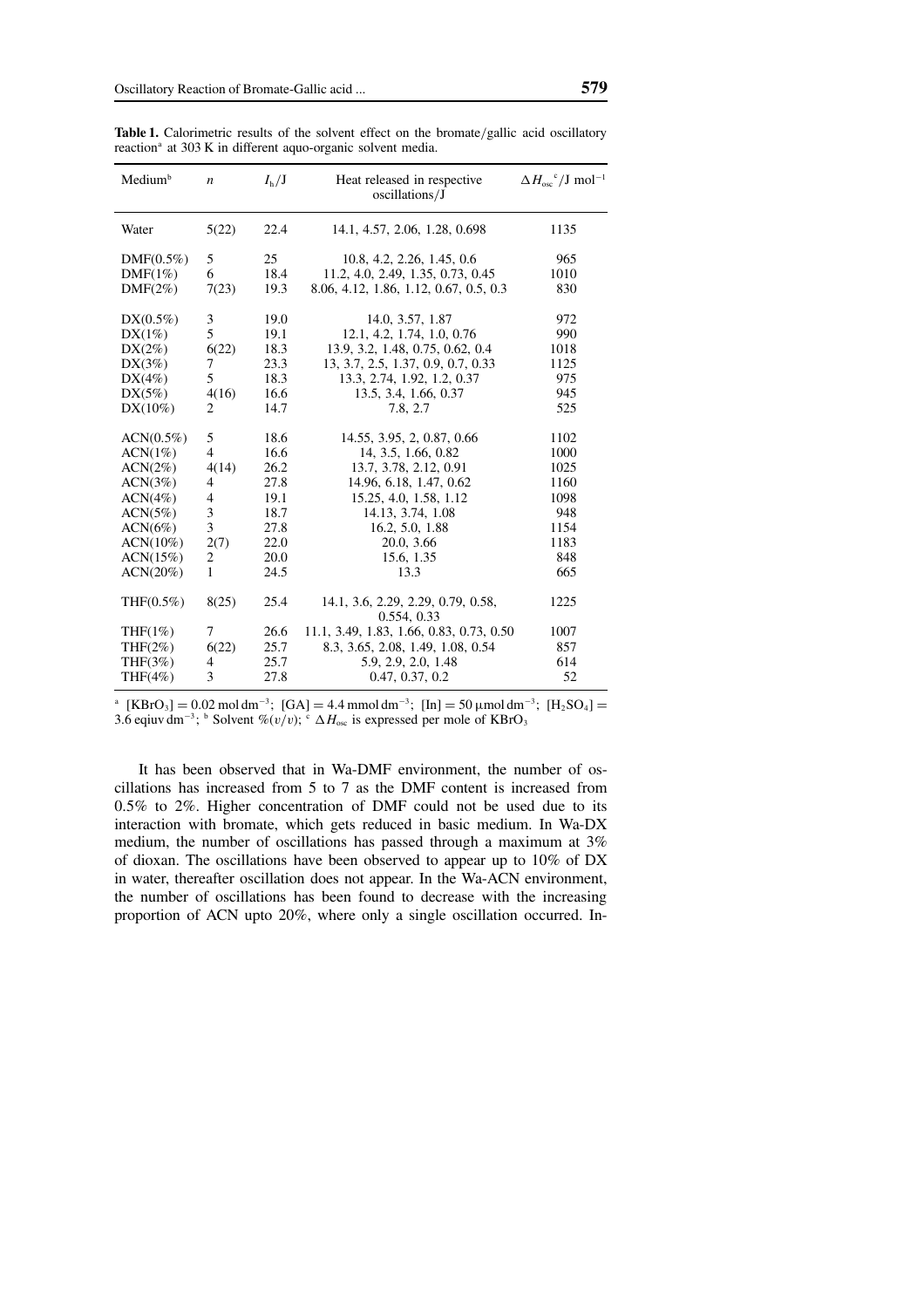| Medium <sup>b</sup> | $[\text{In}]\times10^5 \text{ mol dm}^{-3}$ | $\boldsymbol{n}$         | $I_{\rm h}/\rm J$ | $\Delta H_{\rm osc}^{\rm c}/J$ mol <sup>-1</sup> |
|---------------------|---------------------------------------------|--------------------------|-------------------|--------------------------------------------------|
| Water               | $\theta$                                    | 2                        | 25.0              | 498                                              |
| Water               | 2.5                                         | 5                        | 17.0              | 906                                              |
| Water               | 5                                           | 5                        | 22.4              | 1135                                             |
| Water               | 10                                          | $\overline{\mathcal{L}}$ | 22.8              | 1140                                             |
| Water               | 20                                          | $\overline{3}$           | 25.0              | 1163                                             |
| $DMF(2\%)$          | $\theta$                                    | $\overline{c}$           | 15.58             | 436                                              |
| $DMF(2\%)$          | 2.5                                         | 6                        | 17.88             | 830                                              |
| $DMF(2\%)$          | 5                                           | 7                        | 19.33             | 830                                              |
| $DMF(2\%)$          | 10                                          | 11                       | 17.29             | 915                                              |
| $DMF(2\%)$          | 20                                          | 11                       | 18.54             | 1060                                             |
| $DX(3\%)$           | $\overline{0}$                              | 3                        | 23.7              | 625                                              |
| $DX(3\%)$           | 2.5                                         | $\overline{7}$           | 21.6              | 935                                              |
| $DX(3\%)$           | 5                                           | $\overline{7}$           | 23.28             | 1125                                             |
| DX(3%)              | 10                                          | $\overline{7}$           | 25.0              | 1227                                             |
| $DX(3\%)$           | 15                                          | 6                        | 22.8              | 1205                                             |
| $DX(3\%)$           | 20                                          | 3                        | 23.28             | 1100                                             |
| ACN(3%)             | $\theta$                                    | 3                        | 14.5              | 530                                              |
| ACN(3%)             | 2.5                                         | $\overline{4}$           | 15.38             | 1018                                             |
| ACN(3%)             | 5                                           | 4                        | 27.8              | 1160                                             |
| ACN(3%)             | 10                                          | $\overline{\mathbf{c}}$  | 18.7              | 908                                              |
| ACN(3%)             | 15                                          | $\mathbf{1}$             | 24.1              | 436                                              |
| $THF(2\%)$          | $\theta$                                    | 2                        | 16.6              | 108                                              |
| THF $(2\%)$         | 2.5                                         | 6                        | 20.7              | 644                                              |
| $THF(2\%)$          | 5                                           | 6                        | 25.7              | 857                                              |
| $THF(2\%)$          | 10                                          | 3                        | 25.6              | 330                                              |
| $THF(2\%)$          | 15                                          | $\overline{3}$           | 25.3              | 415                                              |

**Table 2.** Calorimetric results of the effect of indicator concentration on the bromate/gallic acid oscillatory reaction<sup>a</sup> at 303 K in water and in different aquo-organic solvent media.

<sup>a</sup>  $[KBrO_3] = 0.02 \text{ mol dm}^{-3}$ ;  $[GA] = 4.4 \text{ mmol dm}^{-3}$ ;  $[H_2SO_4] = 3.6$ equiv dm<sup>-3</sup>; <sup>b</sup> Solvent %(v/v); <sup>c</sup>  $\Delta H_{\text{osc}}$  is expressed per mole of KBrO<sub>3</sub>

creasing proportion of THF in Wa caused a decrease in *n*. A volume of more than 2% of THF could not be used because of release of bromine from bromate.

Lalitha and Ramaswamy [12] have studied the same system at a fixed composition (20%  $v/v$ ) of the organic solvents (DX, THF, ACN, DMF) in water. The medium dependent order of *n* has been reported to be DMF>THF>ACN>DX. In this study, we have used variable compositions whereby variable *n* values have been observed. A comparison of the results at a fixed composition (2%  $v/v$ ) gives the order DMF>THF= DX>ACN. Except DX, the sequence agrees with that reported by Lalitha and Ramaswamy [12]. Such a sequence fails at higher proportions of the organic solvents. But the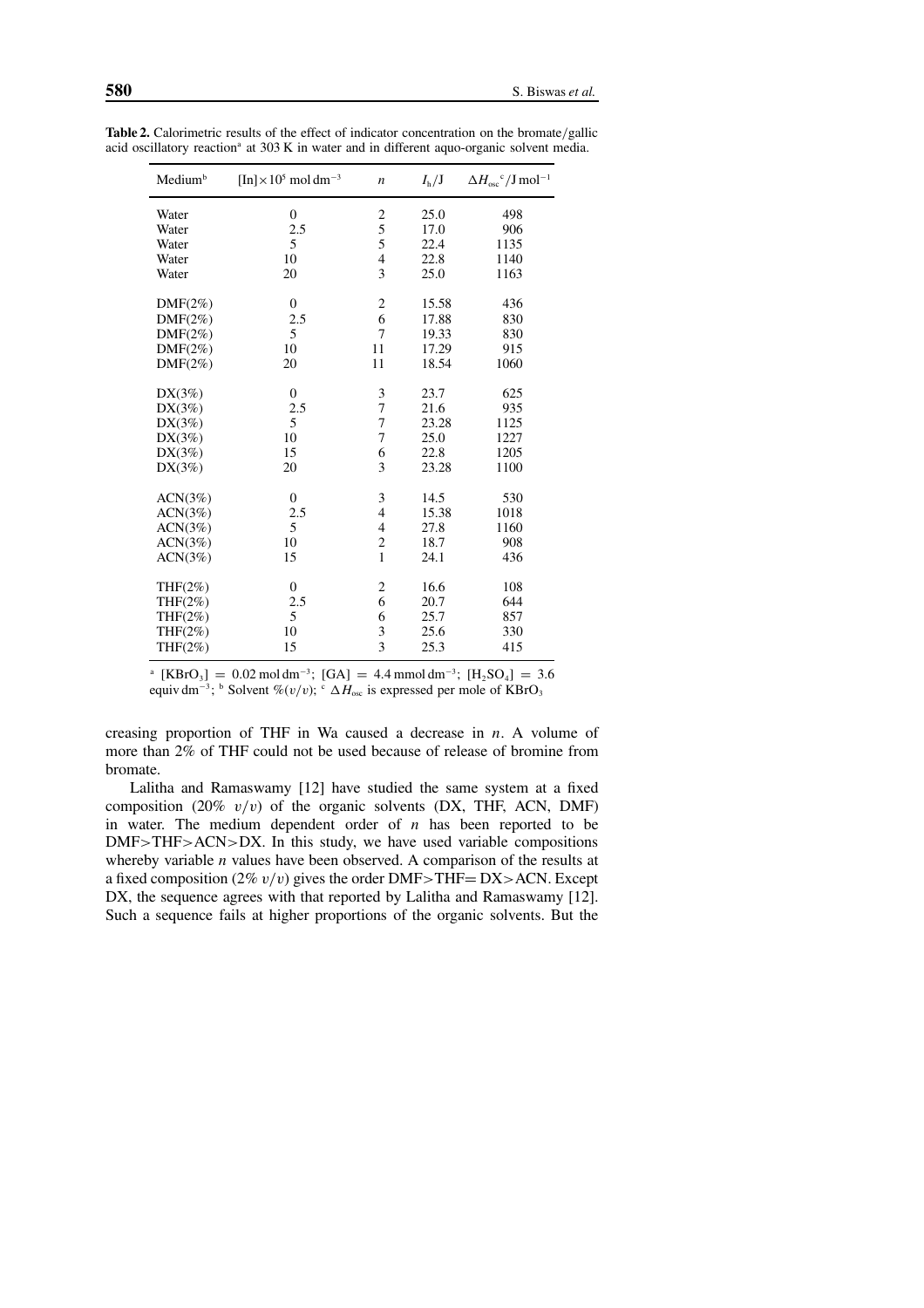use of 20% of the nonaqueous solvents DX, THF, ACN and DMF reported by Lalitha and Ramaswamy [12] is contrary to our experience stated above. Even the authors have included the solvent benzene in their tabulation (Table 1) which is an impossibility (may be it is erroneously printed).

Jha *et al.* [24] have observed smooth oscillations in mixed solvents in general and in Wa-DMF and Wa-DX in particular. The frequency of oscillations have been found to increase in presence of the nonaqueous solvents, DMF and DX. It is considered that the bromination of the active methylene compound is an important factor for an oscillatory reaction, and it occurs through electrophilic substitution by bromonium ion  $(Br^+)$  formed by the electromeric effect. Such electromeric effect producing  $Br^+$  from  $Br_2$  liberated from  $KBrO_3$ in acid medium has been considered to be the route to the substitution reaction of the benzene ring by bromine in presence of  $Fe^{2+}$  [25a]. The results of the solvent effect may be rationalized from two points of view, (a) the reaction equilibrium  $Br_2 + Br^- = Br_3^-$  [25b] and (b) the solvation of the Br<sup>+</sup> ion formed by electromeric effect. If we consider ACN, the equilibrium constant for the process (a) is  $10<sup>7</sup>$  in ACN and only 16 in water [23]. In Wa-ACN medium, with increasing ACN content, [Br<sup>−</sup> ] may fall below the critical value much faster than in water making the oxidation process (2),  $4 \text{Fe}^{2+} + \text{BrO}_3^- +$  $5H^+ \rightarrow 4Fe^{3+} + HOBr + 2H_2O$  (discussed later) to predominate to increase the oscillation frequency. But reverse was the observation. This may be the result of poor solvation of the formed  $Br^+$  ion which is free to perform faster bromination thereby decreasing the oscillation frequency. In general, the process (a) and (b) mentioned above, contribute their shares depending on the type of solvent medium the oscillatory system is put into. In some solvents, one of them may be the guiding factor, in some other both may contribute. Perhaps dioxan is such an example where the frequency passes through a maximum at 3%  $(v/v)$ . Until quantitative data on the equilibrium constant for the process (a) and the solvation efficiency of the process (b) are at hand, speculative discussion is with held.

# **Enthalpy of oscillation** ( $\Delta H_{osc}$ )

In each studied case, there occurs a large initial release of heat (Fig. 1a, curve I) related to the oxidation of the gallic acid which is one of the vital steps of the oscillatory process [19, 26]. On the addition of bromate, in the first step, gallic acid is oxidised to its quinonoid form, Q and the process is exothermic [19].

The enthalpies of oscillation for all the solvent systems are recorded in Table 1; the final column is the sum of all the enthalpy changes observed in different oscillatory steps during the reaction. Features of the individual mixed solvent media are discussed below.

With increasing proportion of DMF in water,  $\Delta H_{\text{osc}}$  has practically remained invariant though the number of oscillations has increased. The en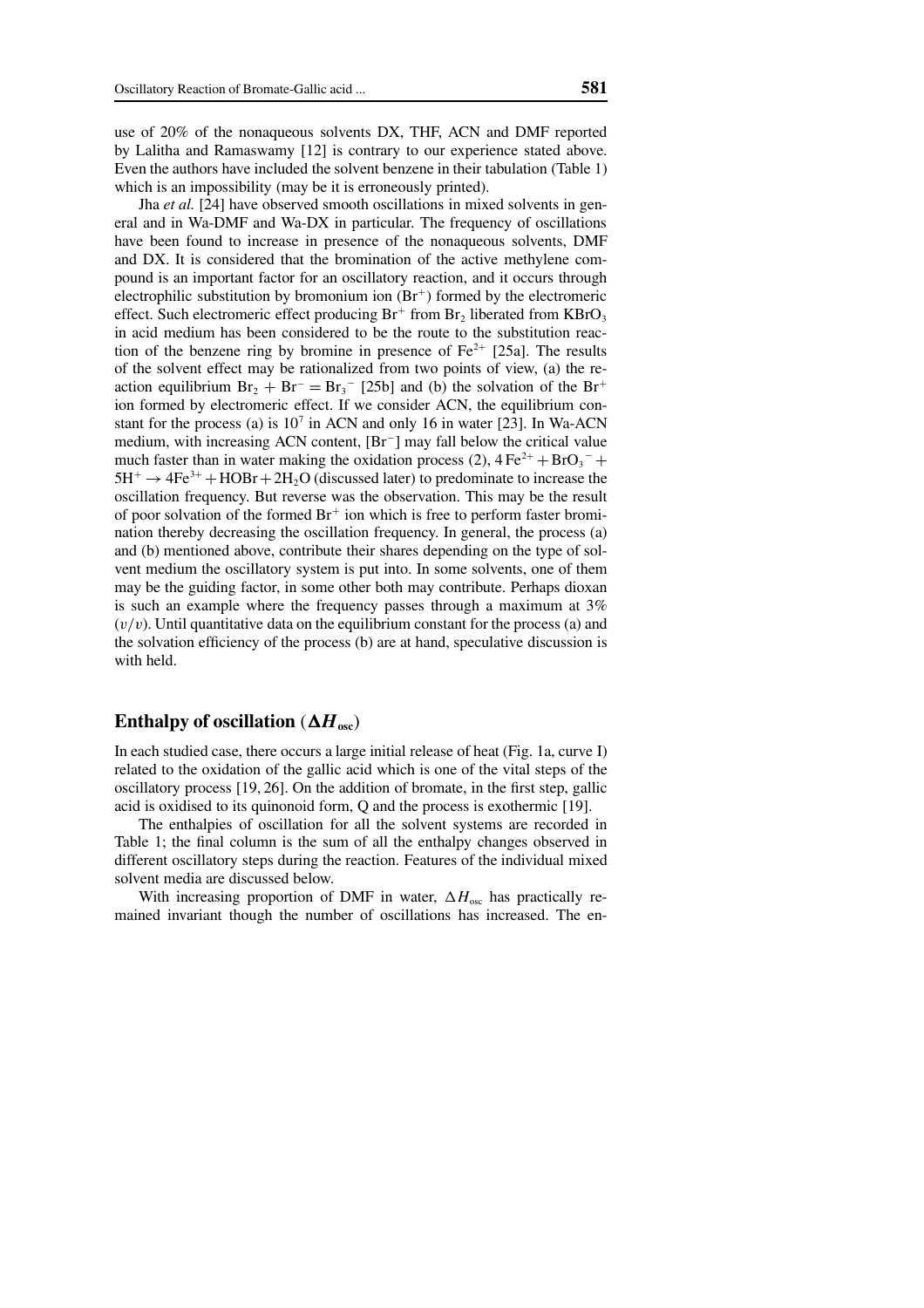thalpies of the consecutive oscillations of course have decreased at all the levels of the solvent addition. In the Wa-DX medium, like the number of oscillations,  $\Delta H_{\rm osc}$  also has passed through a maximum (at 3% v/v) with increasing proportion of the solvent DX in water. By the use of ACN in water, the  $\Delta H_{\text{osc}}$  as also the number of oscillations decreased with increasing ACN content in water. By the addition of increasing concentration of THF in water, the  $\Delta H_{\text{osc}}$  has continuously declined like the decrease of *n* under the same condition. A representative bar diagram showing the heat released per minute  $(H_R)$  vs time associated with the oscillation in several solvent media is presented in Fig. 2.

In general, the total  $\Delta H_{\text{osc}}$  increases with increasing number of oscillation, the process is thermodynamically sustained. A process occurring in multistep should produce/absorb much more heat than when it occurs in a single step. The  $\Delta H_{\text{osc}}$  on the whole bears a linear relation with *n* in all the studied cases. Poor correlations are observed for experiments with DMF and ACN at a constant [ferroin], and DX at varying [ferroin].

Both voltage and temperature oscillations declines with time with declining amplitude. The oscillations get damped; the amplitudes progressively change with time. The process is, of course, specifically dependent on the environmental conditions. The subtle nature of the oscillatory process makes explicit understanding of it difficult although it is important to know how the oxidation



**Fig. 2.** The heat change at different steps for the thermal oscillation as a function of time.  $[BrO_3^-] = 0.02 \text{ mol dm}^{-3}$ ;  $[GA] = 4.4 \text{ mmol dm}^{-3}$ ;  $[In] = 50 \text{ mmol dm}^{-3}$ ;  $[H_2SO_4] =$ 3.6 equiv dm<sup>-3</sup>. I. In 2%(v/v) THF; II. In 2%(v/v) ACN; III. In 2%(v/v) DMF; IV. In aqueous medium; V. In  $2\% (v/v)$  DX.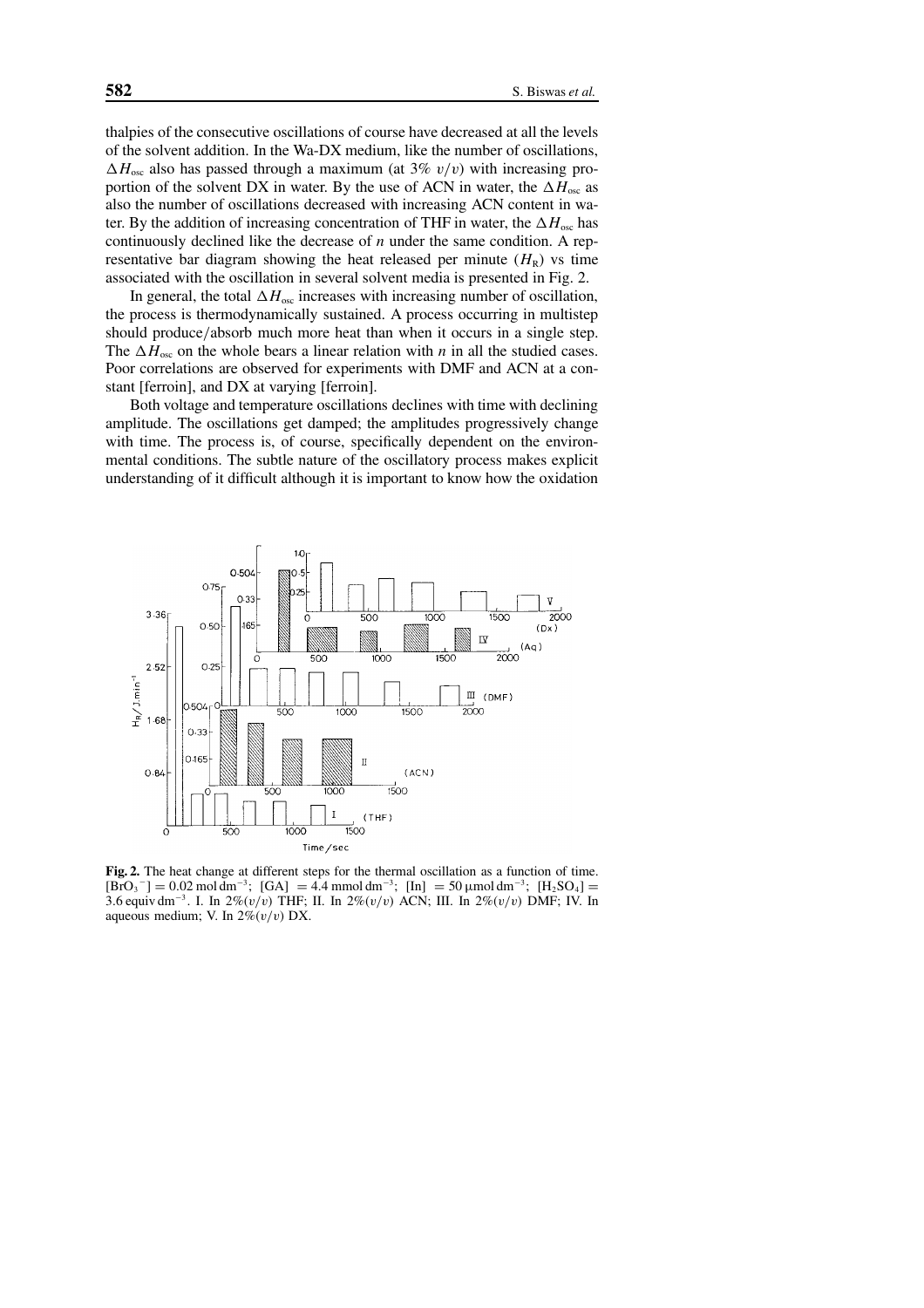| Medium <sup>a</sup> |             | Rate constants/mol <sup>-1/2</sup> dm <sup>3/2</sup> min <sup>-1</sup> |               |  |
|---------------------|-------------|------------------------------------------------------------------------|---------------|--|
|                     |             | Calorimetry                                                            | Potentiometry |  |
| Water               |             | 0.13                                                                   | 0.15          |  |
| $\%$ DX             | $rac{2}{5}$ | 0.23                                                                   | 0.25<br>0.36  |  |
| $%$ ACN             | 2<br>10     | 0.18                                                                   | 0.16<br>0.44  |  |
| $\%$ THF            | 0.5<br>2    | 0.18                                                                   | 0.25<br>0.28  |  |
| $%$ DMF             | $rac{2}{5}$ | 0.17                                                                   | 0.38<br>0.44  |  |

**Table 3.** Rate constants of formation kinetics of  $Fe^{2+} \rightarrow Fe^{3+}$  for bromate/gallic acid oscillatory system in different aquo-organic solvent media at 303 K.

<sup>a</sup> Solvent  $\%$   $(v/v)$ 

and reduction processes in the oscillatory reactive system are affected by the added variants. A separate study in this direction is worthwhile.

We herein present the damping coefficient of representative cases (which are exemplified in the oxidation kinetics in Table 3) in different solvent media based on the following relation, with respect to voltage oscillation

$$
\ln \frac{A(t)}{A(t+1)} = \sigma T \,,
$$

where  $A(t)$  and  $A(t+1)$  are the amplitudes of two successive oscillations, *T* is the time period and  $\sigma$  is the damping coefficient [27].

The  $\sigma$  values obtained from both the oxidation and reduction steps are presented in Table 4. The values closely agree with each other. It is also observed that the  $\sigma$  in aqueous medium is lower than those in presence of the nonaqueous solvents; the results in the mixed solvents are more or less all alike. In a recent work [28], we have reported the damping coefficients of the bromategallic acid system in electrolyte solutions where a dependency of  $\sigma$  on the type of added electrolyte and its concentration has been observed. Compared to the added electrolyte environment, the solvent influenced  $\sigma$  values are larger; the non-aqueous solvents damp the oscillatory process more than the electrolytes.

#### **Effect of medium polarity**

It is observed that the number of oscillations has no direct bearing on the polarity of the medium. It depends on the nature of the solvent. As the polarity of the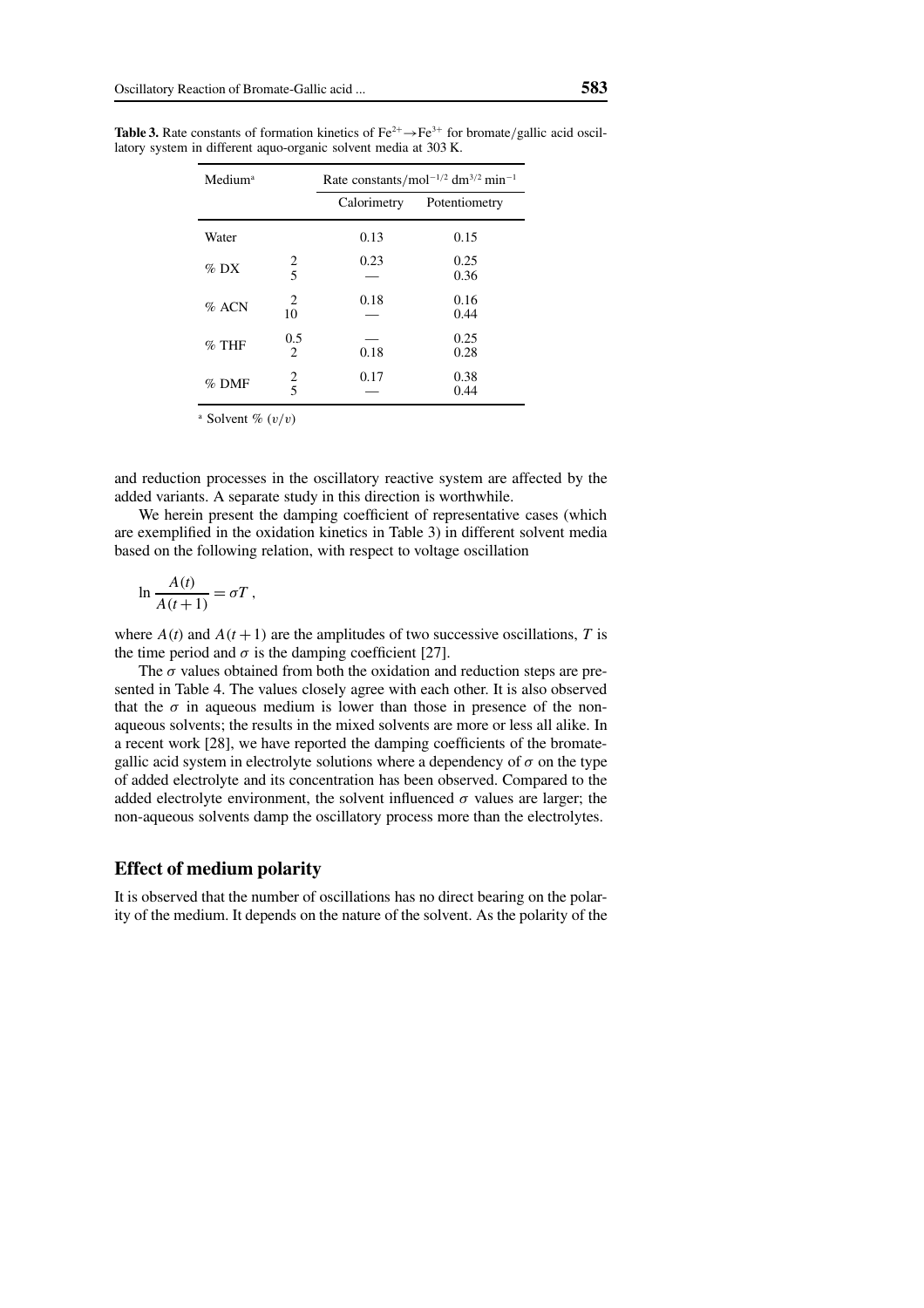| Medium <sup>a</sup> |                       | $10^3 \sigma/min^{-1}$ |            |  |
|---------------------|-----------------------|------------------------|------------|--|
|                     |                       | oxidation              | reduction  |  |
| Water               |                       | 83                     | 87         |  |
| $\%$ DX             | $rac{2}{5}$           | 132<br>110             | 113<br>100 |  |
| $%$ ACN             | 2<br>10               | 97<br>88               | 94<br>77   |  |
| $%$ THF             | 0.5<br>$\overline{2}$ | 113<br>110             | 91<br>95   |  |
| $%$ DMF             | $rac{2}{5}$           | 102<br>100             | 90<br>87   |  |

**Table 4.** Effect of aquo-organic solvents on the damping coefficients of the oscillatory system at 303 K.

<sup>a</sup> Solvent  $\mathcal{C}(v/v)$ 

medium decreases, the number of oscillations decreases in Wa-ACN and Wa-THF media, but it increases with the decreasing polarity in Wa-DMF medium. Dioxan has its own trend in this respect, where the number of oscillations at first has increased, then decreased with decreasing polarity. The dependence of *n* on the dielectric constant of the medium is illustrated in Fig. 3. In constructing the diagram, the dielectric constant  $\varepsilon_M$  of the medium has been computed by the formula,  $\varepsilon_M = X_w \varepsilon_W + X_o \varepsilon_o$ , where  $X_w$  and  $X_o$  are the mole fractions of water and organic solvent respectively, and  $\varepsilon_{\rm W}$  and  $\varepsilon_{\rm O}$  are the corresponding dielectric constants taken from standard literature.

# **Effect of stirring**

The rate of stirring of the reacting solution has affected the oscillatory process; increased stirring has decreased *n*. The e.m.f and temperature traces of the reactive systems have evidenced equal inhibitory features. Similar observations have been recently reported by Chen *et al.* [11] who have observed dampening of oscillations for  $BrO_3^-$  reaction with ethyl or n-butyl-malonic acid catalyzed by Ce(III), Mn(II) and Fe(Phen)<sub>3</sub><sup>2+</sup> in aqueous  $H_2SO_4$  medium in a stirred bath experiment. In this work for a comparative understanding we have studied the reacting system under constant stirring condition.

## **Effect of indicator concentration**

In aqueous medium, the indicator concentration has positive and negative effects on *n* in the lower and higher range of [In] respectively. The Wa-ACN,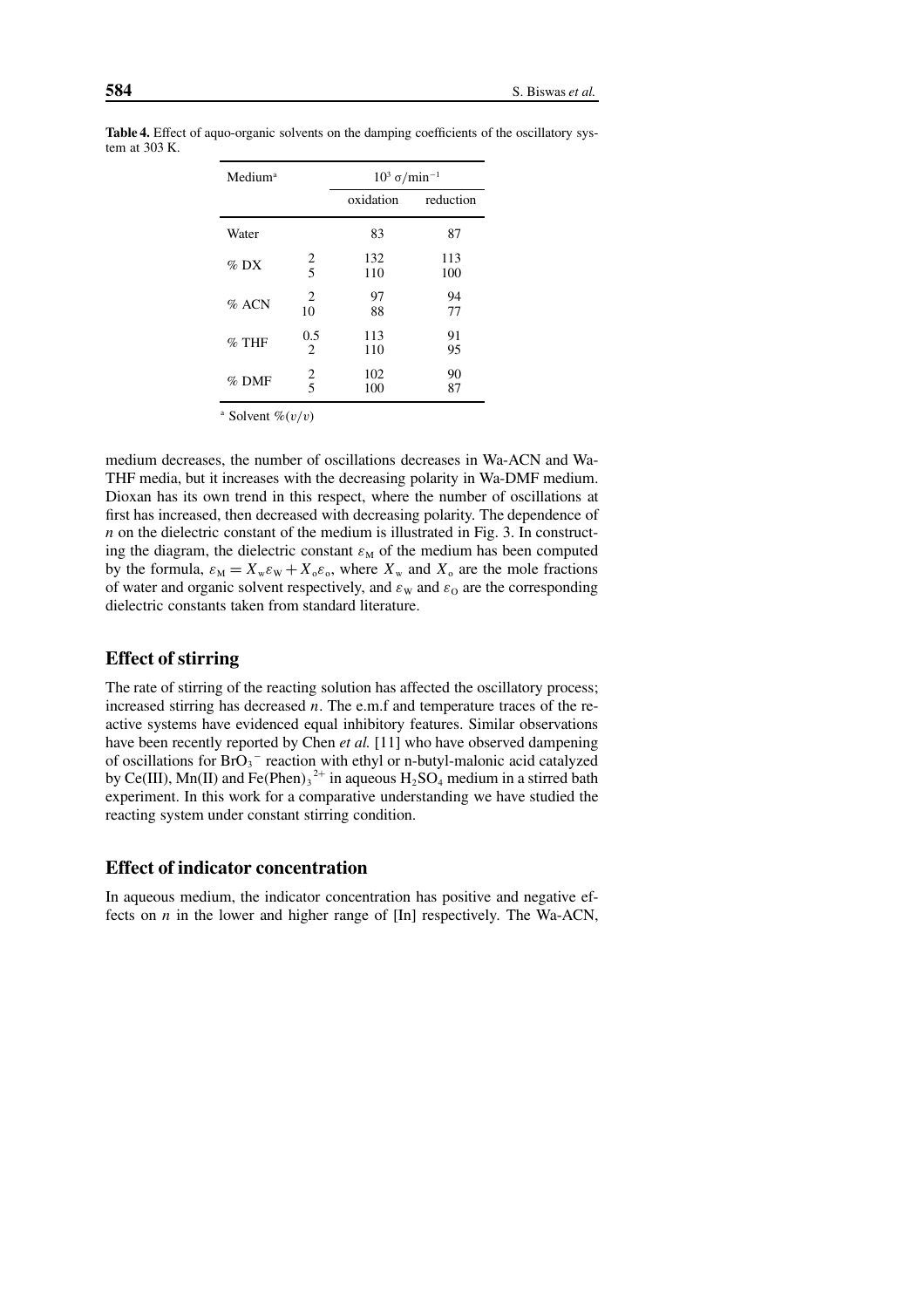

**Fig. 3.** The effect of dielectric constant on the mixed solvent medium on the number of B-Z oscillations at 303 K.  $[\text{BrO}_3^-] = 0.02 \text{ mol dm}^{-3}$ ;  $[\text{GA}] = 4.4 \text{ mmol dm}^{-3}$ ;  $[\text{In}] =$ 50 µmol dm−<sup>3</sup> ; [H2SO4] = 3.6 equiv dm−<sup>3</sup> . I. In Wa-DMF; II. In Wa-DX; III. In Wa-THF; IV. In Wa-ACN.

Wa-DX and Wa-THF media have shown similar effects of [In] on *n*; with Wa-DMF, the [In] has shown a hyperbolic saturation curve for the *n*. The results are depicted in Fig. 4.

The *n* values at different [In] in the mixed solvent media are presented in Table 2. It has almost the same trend as that of [In] on  $\Delta H_{\text{osc}}$ . The increasing effect of [In] on *n* of the reaction in the lower range of concentration is in accordance with the positive catalytic effect of the ferroin indicator [29]. The decline in the trend in the higher range of [In] (except for Wa-DMF where *n* has progressively increased and maximized at  $[In] > 100 \mu$ moldm<sup>-3</sup>) remains at present to be unexplained. The maxima in the profiles are at  $[In] = 0.05$  mmol dm<sup>-3</sup> for aqueous, aquo-ACN and aquo-THF media: it is 0.075 mmol dm<sup>-3</sup> in aquo-DX medium.

The *n* lowering effect of ferroin at higher concentrations may be due to complex formation of ferroin with any of the reacting species at higher concentration, thereby making it unavailable for the main reaction. This aspect of the B-Z reaction is worth exploration. The complexation possibility of ferroin with gallic acid (and BrGA) is supported by similar complex formation with malonic acid reported by Kasperek and Bruice [6] and considered by Chen *et al.* [11].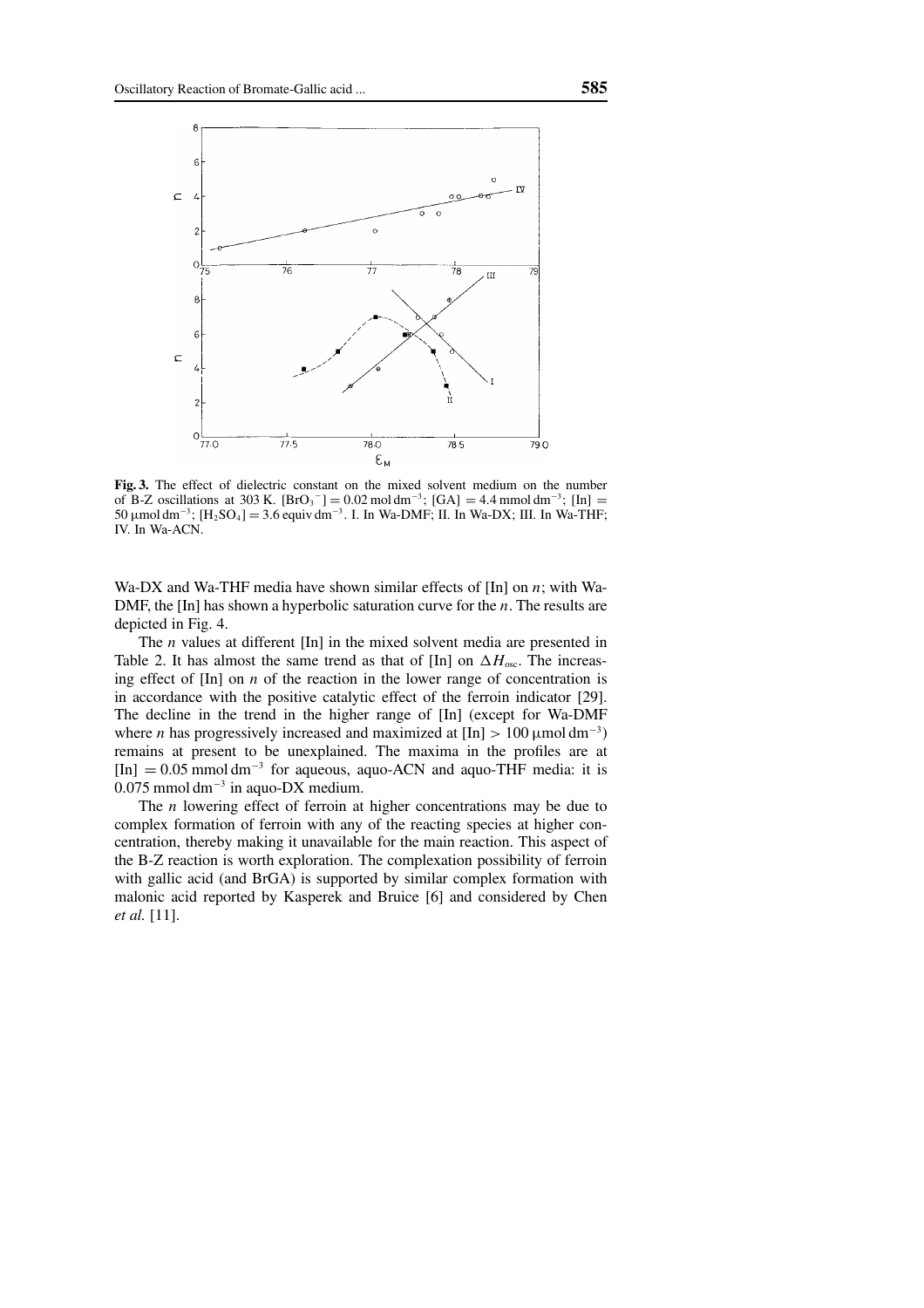

**Fig. 4.** The effect of indicator concentration on the thermal oscillation of the bromate/ gallic acid/sulfuric acid B-Z reaction at 303 K. I. In water; II. In  $2\% (v/v)$  Wa-DMF; III. In  $3\%(v/v)$  Wa-DX; IV. In  $3\%(v/v)$  Wa-ACN; V. In  $2\%(v/v)$  Wa-THF.

#### **Overall oscillatory steps**

The B-Z reaction is a complex multistep process. The distinctive steps for the  $BrO_3^-/GA/H_2SO_4$ /ferroin catalyzed B-Z reaction are given below, which are in accordance with the propositions made by Field *et al.* [7], Liu *et al.* [26] and Ruoff *et al.* [30].

$$
BrO_3^- + 5Br^- + 6H^+ \to 3Br_2 + 3H_2O
$$
 (1)

$$
4Fe^{2+} + BrO_3^- + 5H^+ \rightarrow 4Fe^{3+} + HOBr + 2H_2O
$$
 (2)

$$
4\text{Fe}^{3+} + \text{BrGA} + \text{H}_2\text{O} \rightarrow \text{Br}^- + 4\text{Fe}^{2+} + \text{ketonic acid} + 5\text{H}^+ \,. \tag{3}
$$

For the uncatalyzed reaction (without ferroin) steps (2) and (3) can be represented as

$$
BrO_3^- + 2Q + 3H^+ \to HBrO_2 + 2\dot{Q} + H_2O\,,\tag{4}
$$

$$
2\dot{Q} + BrGA + H_2O \rightarrow Br^- + 2Q + \text{ketonic acid} + H^+, \tag{5}
$$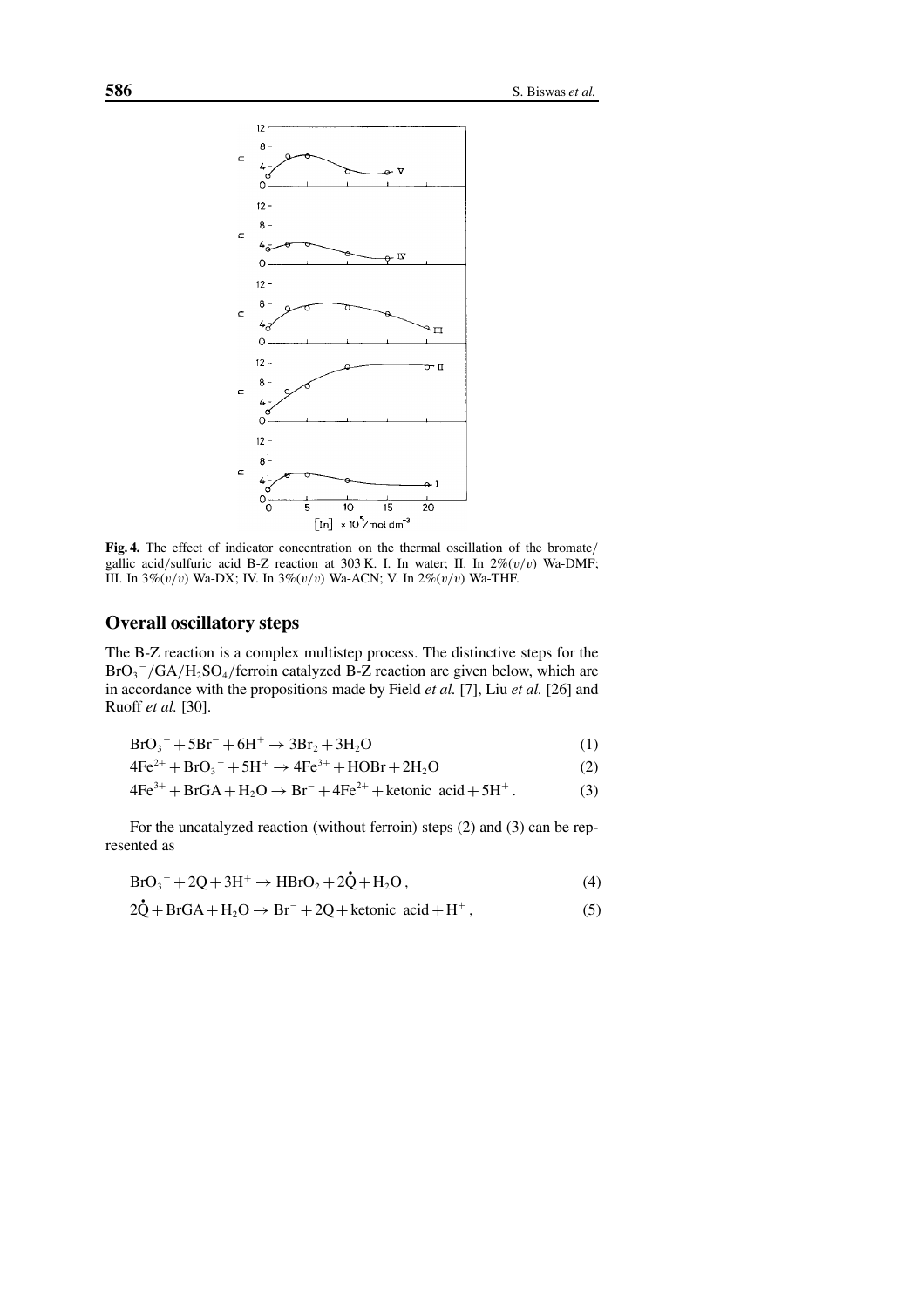where  $Q =$  Quinonoid form of GA and BrGA = Bromogallic acid. The [Br<sup>−</sup> ] essentially controls the B-Z reaction. In this paper, the characteristic behaviours of the catalyzed reaction have been considered.

#### **The effect of aerial oxygen on the reaction**

The effect of aerial  $O_2$  have been studied by several workers in the past [31, 32]. Aerial  $O_2$  may change the potential of the different red-ox systems in the medium, thereby affecting the reaction process. The change in *n* in the presence and absence of aerial  $O_2$  is given in Fig. 5. The reduction process is delayed and the  $n$  gets reduced in presence of aerial  $O_2$ . In the figure, the oxidation and the reduction stages are indicated by circle and square symbols in non-aerated and aerated conditions respectively. The aerated (broken) and nonaerated (full) courses are like waves having phase differences, which during their progress may also show inphase behaviours (identified by arrow heads in the diagram). In the aqueous medium, the number of oscillations monitored for 1000 secs are both ten in non-aerated and aerated conditions. Similar are the observations in the Wa-DMF and Wa-ACN media (in the latter medium, the period of observation has been 1200 secs). In the Wa-DX and Wa-THF media, oscillations are significantly reduced. In the former environment, in the pres-



**Fig. 5.** The voltage oscillations of the bromate/gallic acid/sulfuric acid B-Z reaction in the absence and presence of air at 303 K.  $[\text{BrO}_3^-] = 0.02 \text{ mol dm}^{-3}$ ;  $[\text{GA}] = 4.4 \text{ mmol dm}^{-3}$ ;  $\text{[In]} = 50 \,\text{\mu}$ mol dm<sup>-3</sup>;  $\text{[H}_2\text{SO}_4] = 3.6 \,\text{equiv} \,\text{dm}^{-3}$ . Circle and square symbols represent non-aerated and aerated conditions. Top and bottom points in each section represent reduction and oxidation respectively. I. In water; II. In  $5\% (v/v)$  DX; III. In  $5\% (v/v)$  DMF; IV. In 5%  $(v/v)$  ACN; V. In 2% $(v/v)$  THF.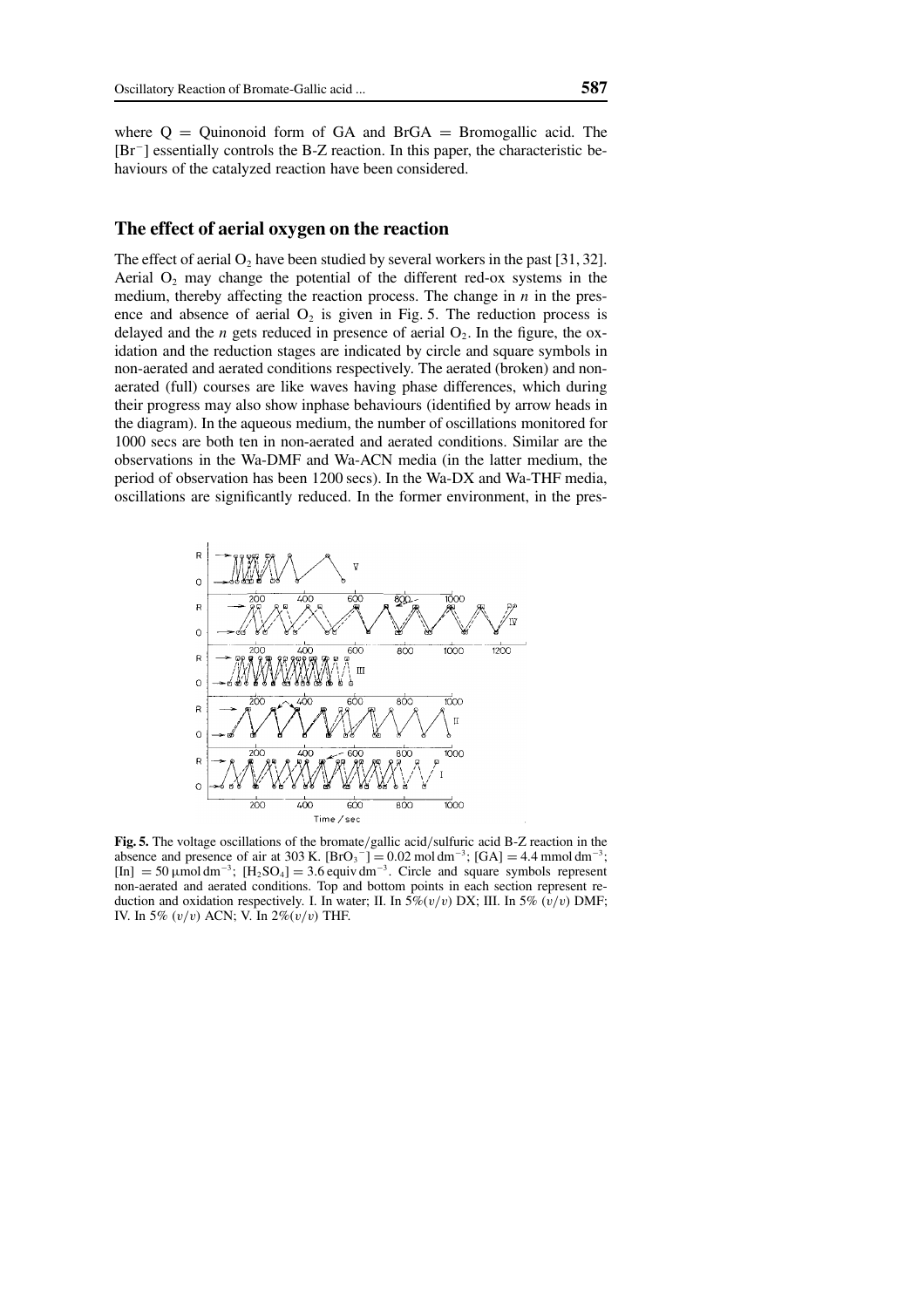ence of air, the oscillatory phenomenon has not progressed beyond 700 secs, which has sustained up to 270 secs in aerated condition in the Wa-THF environment.

Oxygen inhibition of the reduction process has been explained by Drummond *et al.* [31] and Ruoff and Noyes [32]. In the presence of oxygen, conversion of Fe<sup>2+</sup>  $\rightarrow$  Fe<sup>3+</sup> in the process (2) can occur without the consumption of  $BrO_3^-$ , and HOBr is not formed. The reduction of  $Fe^{3+}$  in the process (3) is also hindered.

## Formation kinetics of the species  $Fe^{2+} \rightarrow Fe^{3+}$  i.e. oxidation **kinetics (for red**  $\rightarrow$  **blue color change)**

The oscillatory process is associated with oscillations in potential. This has been electrometrically recorded (Fig. 1b). The voltage increases, reaches a maximum (color changes from red to blue during the process) and then decreases (color changes from blue to red). This event occurs periodically. The peak height of the oscillatory curve decreases with time. Considering that the peak height is proportional to the concentration of the controlling species (Br<sup>−</sup> ) during the progress of the reaction, the kinetics of the oxidation has been studied from the traces of the voltage-oscillation profiles. The peak height has been plotted against time for different systems, the order of the oxidation reaction has been determined by the differential method from the curve in each case and has been found to be 1.5. The rate equation taking order as 1.5 of the reaction gives a straight line passing through the origin in each case (exemplified in Fig. 6) from which the rate constants have been determined. The temperature oscillation profiles monitored in the calorimeter have been also used for the kinetic analysis similar to voltage oscillation (Fig. 7). Here also oxidation process (large exothermic heat change) at different time intervals are taken into consideration. The results realized on the basis of the two modes of analysis are presented in Table 3. The rate constants by calorimetry and potentiometry fairly agree with each other for aqueous, aquo-DX and aquo-ACN media; in aquo-THF and aquo-DMF media, the values derived from calorimetry are lower than that from electrometry. The comparison has been made at two compositions of the mixed solvents. The equation representing the observed rate of the overall oscillatory reaction is given below.

$$
k(t_n - t_1) = 2 \left[ \frac{1}{\sqrt{a - x_n}} - \frac{1}{\sqrt{a - x_1}} \right],
$$

where *k* is the rate constant, *a* is the initial concentration of Br<sup>-</sup>, and  $x_1$  and  $x_n$ are the decrease in [Br<sup>−</sup> ] for the first and *n*th oscillations respectively.

The rate constant values have ranged grossly between  $0.12-0.44$  mol<sup>-1/2</sup> dm<sup>3</sup>/<sup>2</sup> min−<sup>1</sup> . An analysis of kinetic results in different aquo-organic solvent media would be helpful in further understanding of the basis of the B-Z oscillatory process. This may be taken up in a future study.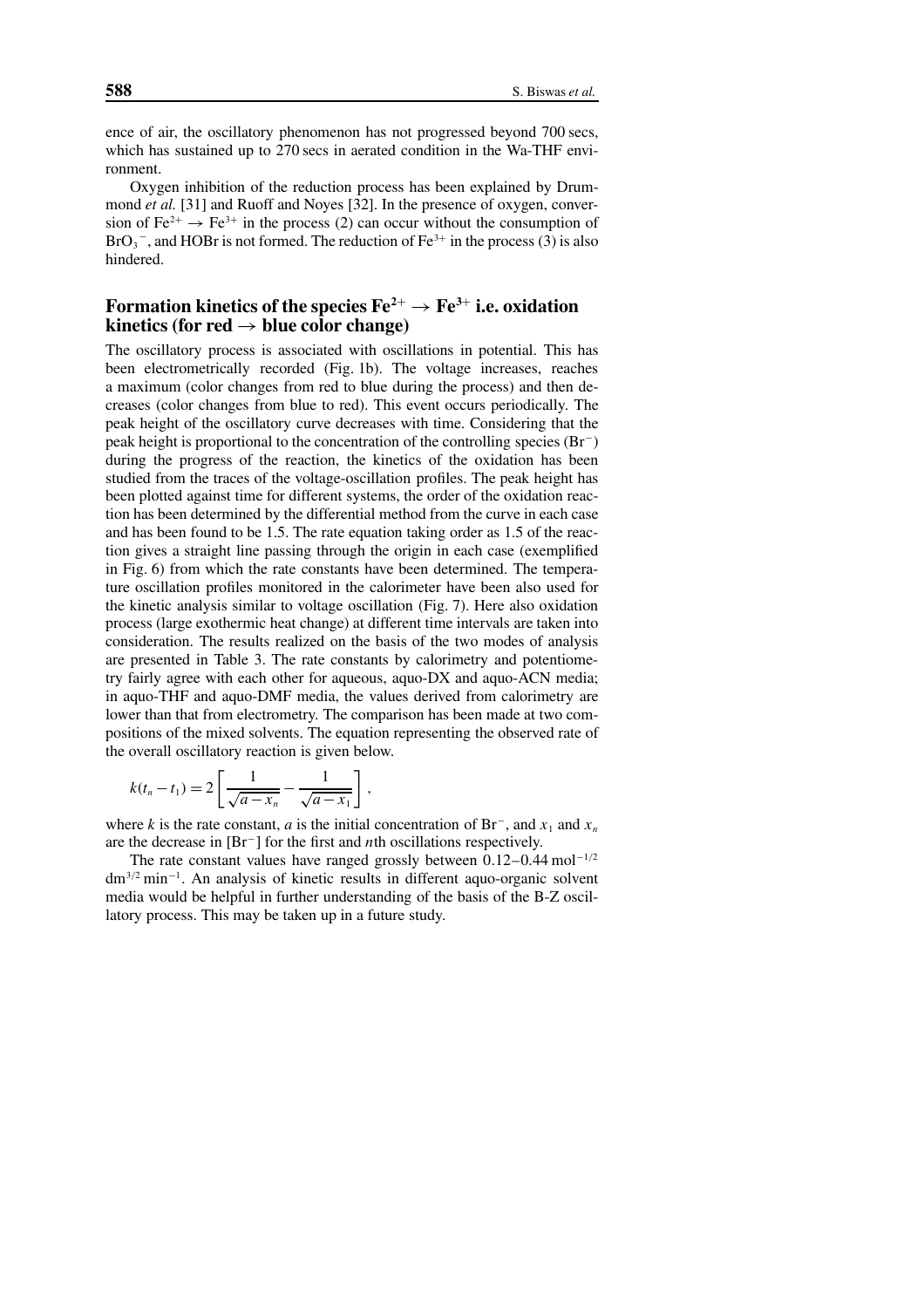

**Fig. 6.** Kinetic plots for the evaluation of the Fe<sup>2+</sup> $\rightarrow$ Fe<sup>3+</sup> oxidation rate constant of the oscillatory bromate/gallic acid/sulfuric acid B-Z reaction of order 1.5 followed electrometrically at 303 K. [BrO<sub>3</sub> <sup>-</sup>] = 0.02 mol dm<sup>-3</sup>; [GA] = 4.4 mmol dm<sup>-3</sup>; [In] = 50 µmol dm<sup>-3</sup>;<br>[H] SQ <sub>1</sub> - 2.6 [H]  $\frac{3}{2}$  + F<sub>1</sub> + F<sub>1</sub> + F<sub>1</sub> + F<sub>1</sub> + F<sub>1</sub> + F<sub>1</sub> + F<sub>1</sub> + F<sub>1</sub> + F<sub>1</sub> + F<sub>1</sub> + F<sub>1</sub> + F<sub>1</sub> + F<sub>1</sub> +  $[H_2SO_4] = 3.6$  equiv dm<sup>-3</sup>. A. From the direction of oxidation: I. In water; II. In  $2\% (v/v)$ DX; III. In  $2\%(v/v)$  ACN. B. From the direction of reduction: I. In water; II. In  $2\%(v/v)$ DX; III. In  $2\% (v/v)$  ACN.



Fig. 7. Kinetic plots for the evaluation of the rate constants of the oscillatory bromate/ gallic acid/sulfuric acid B-Z reaction of order 1.5 followed thermochemically from the direction of oxidation at 303 K.  $[\text{BrO}_3^-] = 0.02 \text{ mol dm}^{-3}$ ;  $[\text{GA}] = 4.4 \text{ mmol dm}^{-3}$ ;  $[\text{In}]$ = 50 µmol dm<sup>-3</sup>; [H<sub>2</sub>SO<sub>4</sub>] = 3.6 equiv dm<sup>-3</sup>. I. In water (□); II. In 2%(v/v) DMF(○);<br>III. In 2%(v/v) DX(A): IV. In 2%(v/v) ACN(●); V. In 2%(v/v) THE(⊗) III. In 2% $(v/v)$  DX( $\Delta$ ); IV. In 2% $(v/v)$  ACN( $\bullet$ ); V. In 2% $(v/v)$  THF( $\otimes$ ).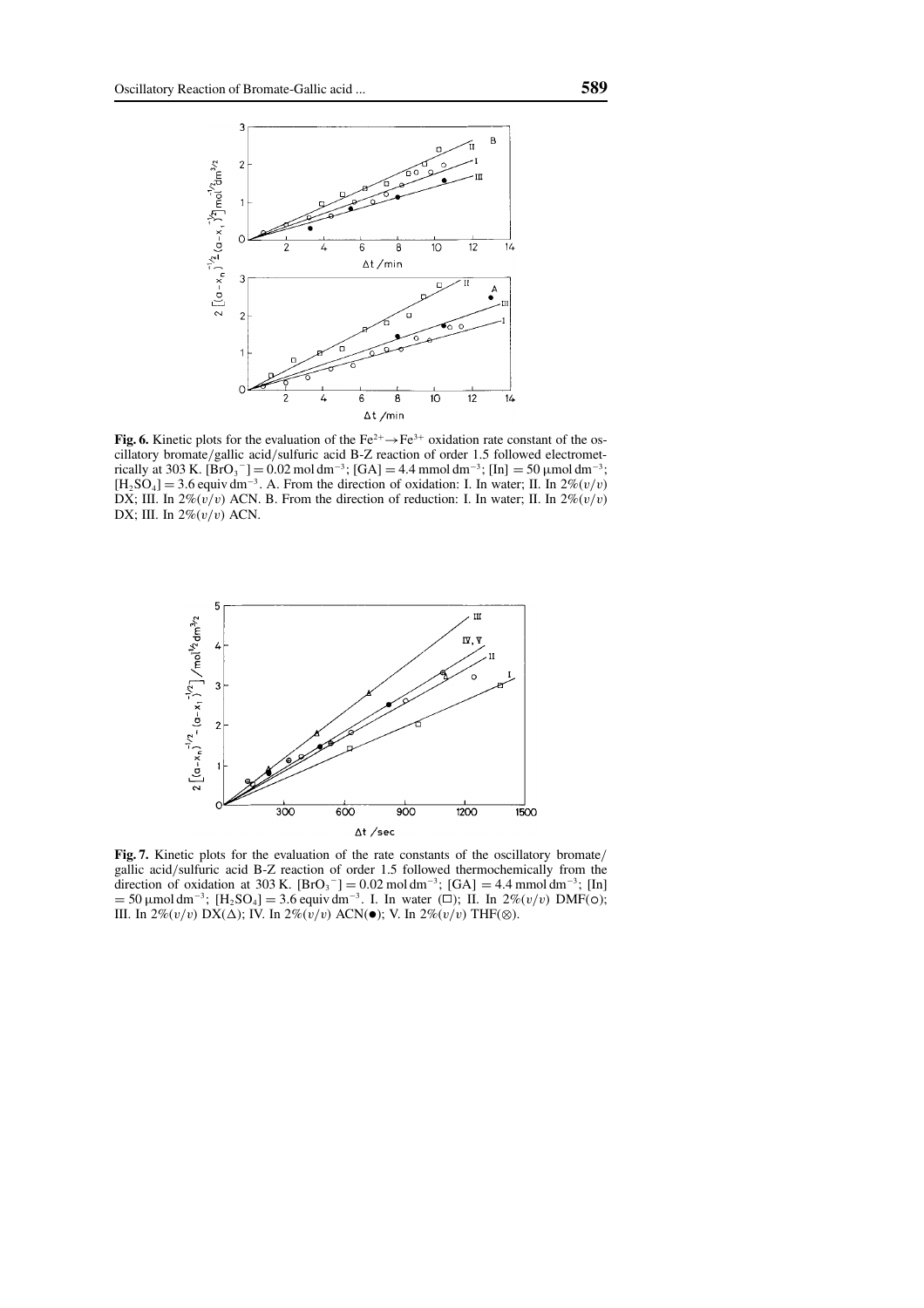The kinetics of the early phase of  $BrO<sub>3</sub>$ <sup>-</sup>-GA reaction has been also studied by Jwo and Chang [29] potentiometrically. A second order reaction between  $BrO_3^-$  and GA with rate constants varying in the range of 0.264–8.1 mol<sup>-1</sup> dm<sup>3</sup> min<sup>-1</sup> at 25 °C at [H<sub>2</sub>SO<sub>4</sub>] in the range of 0.41–2.0 mol dm−<sup>3</sup> respectively has been reported by them.

Chen *et al.* [11] have studied the pseudo first order reduction kinetics of  $Ce^{4+}$  and ferroin  $[Fe(Phen)<sub>3</sub><sup>3+</sup>]$  in excess concentration of methyl-, ethyl- and butyl-malonic acid spectrophotometrically and compared the results on the basis of the types of catalyst and the substitution on the malonic acid. Pal and Banerjee [33], and Dutta and Banerjee [23], have attempted to evaluate the activation parameters for the B-Z reaction (bromate/gallic acid/ $H_2SO_4$  or  $HClO<sub>4</sub>/ferroin)$  from the temperature effect on the process assuming first order kinetics. Koros and Orban [10a] have also reported activation parameters for the same uncatalyzed B-Z reaction.

It should be noted that the order of the oxidation reaction and the rate constant values, reported in the present case of damped oscillatory system are only apparent. Such apparent kinetic parameters have been also reported in previous studies [11]. In those cases the oscillatory process has been assumed to be unimolecular. It is a difficult task to assign a molecular mechanism to rationalize the order of the oscillatory process. Our results fit into an order of one and a half.

## **Effect of chloride ion**

The ionic nature of the B-Z reaction is expected to be influenced by electrolytes. Certain ions, such as Cl<sup>−</sup> , have been found to have specific effect on the process [34–36]. It is for this reason, in the construction of the cell to study voltage oscillation,  $NH<sub>4</sub>NO<sub>3</sub>$  was used in the salt bridge instead of KCl. In this report results of a preliminary study on the effect of KCl on voltage oscillation has been presented. It has been found that the number of oscillations decreases with increasing concentration of KCl from 0.1  $\mu$ mol dm<sup>-3</sup> to 0.5 mmol dm<sup>-3</sup>. No oscillation has been observed at and above  $[KCI] = 0.5$  mmol dm<sup>-3</sup>. The change in the number of oscillations with increasing concentration of KCl is illustrated in Fig. 8. It has been found that though the number of oscillations decreases, the peak height increases with increasing [KCl]. So KCl has an inhibitory effect on the oscillatory process. The drastic effect of KCl at appreciably low concentration suggests the specificity of the salt (Cl<sup>−</sup> particularly) on the B-Z reaction. The inhibitory role of the Cl<sup>−</sup> on the oscillatory process of malonic acid/bromate and gallic acid/bromate systems using the salt KCl has been attempted to rationalize by others [34–36]. The drastic effect of KCl on the presently studied oscillatory system is worthy to explore further using chloride salts of alkali and alkaline earth metals. This will be taken up in a future study of salt effects on the B-Z reactions.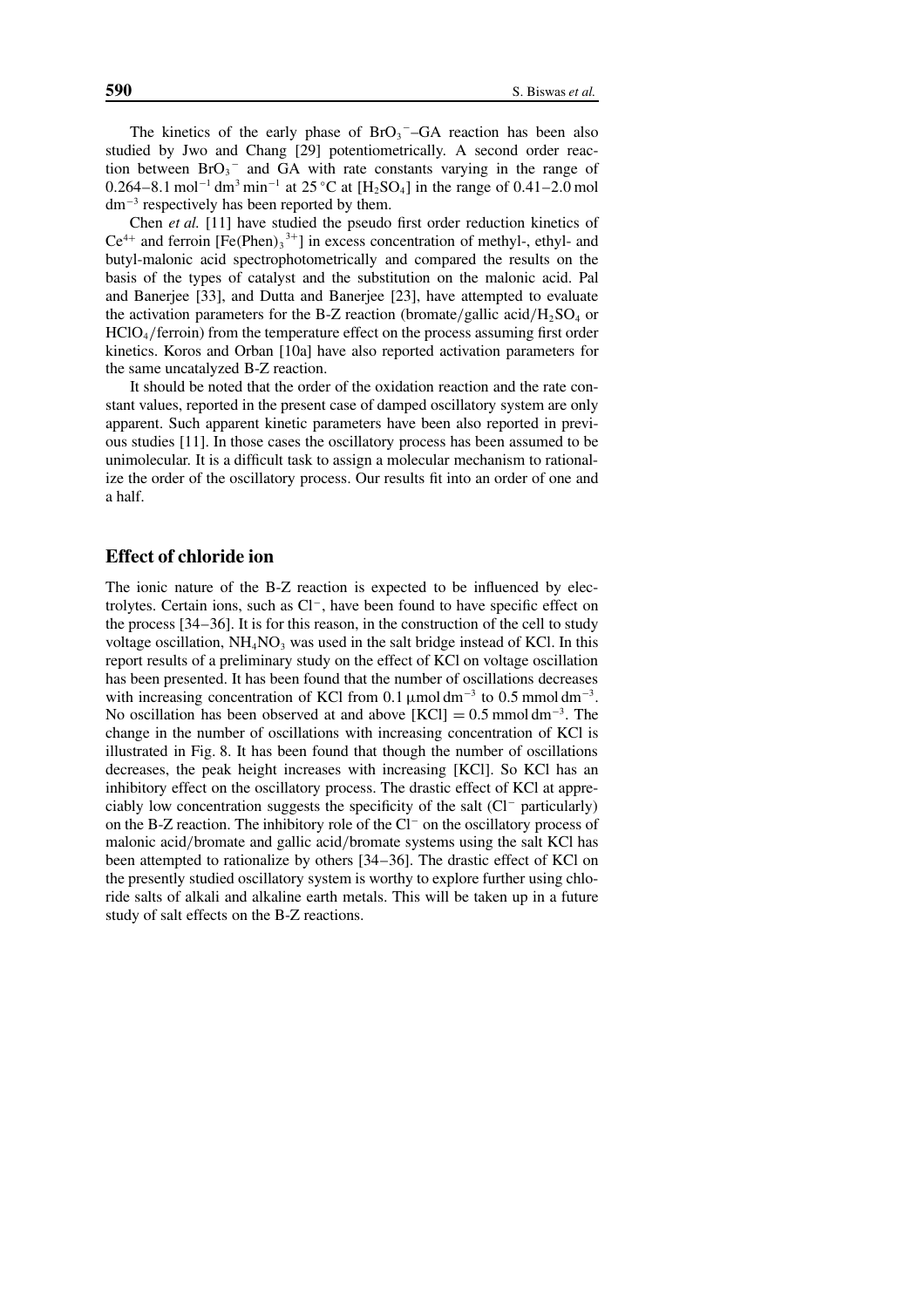

**Fig. 8.** The effect of chloride ion on the electrometrically monitored bromate/gallic  $\ar{ad}H_2SO_4$  B-Z oscillatory reaction at 303 K.  $[BrO_3^-] = 0.02 \text{ mol dm}^{-3}$ ;  $[GA] =$ 4.4 mmol dm<sup>-3</sup>; [In] = 50 μmol dm<sup>-3</sup>; [H<sub>2</sub>SO<sub>4</sub>] = 3.6 equiv dm<sup>-3</sup>.

#### **Conclusions**

The bromate/gallic acid/H<sub>2</sub>SO<sub>4</sub>/ferroin(indicator) B-Z oscillatory reaction has been observed to be essentially retarded by the presence of DMF, ACN, DX and THF. The overall heat released bears in most cases a linear relation with the number of oscillation. The aerial oxygen, increasing indicator concentration and stirring also have retarding effects on the oscillatory process, the mechanism of which is at present unknown. It has been observed that the  $Fe^{2+} \rightarrow Fe^{3+}$  oxidation reaction rate follows an overall order of 1.5 in aqueous and as well as in aquo-organic solvent media. It has been found that a very low concentration of Cl<sup>−</sup> ion has a significant inhibiting effect on the oscillatory process: the process become totally inhibited at  $[Cl^-] = 0.5$  mmol dm<sup>-3</sup> at 303 K. The coefficient of the damped oscillatory process has been found to increase in presence of non-aqueous solvents, and remain independent of the solvent type.

#### **Acknowledgement**

Sudeshna Biswas thanks Jadavpur University for laboratory facilities to pursue the work in the Centre for Surface Science, Department of Chemistry. We thank Dr. R. S. Banerjee of the Department of Chemistry, Calcutta University for useful information.